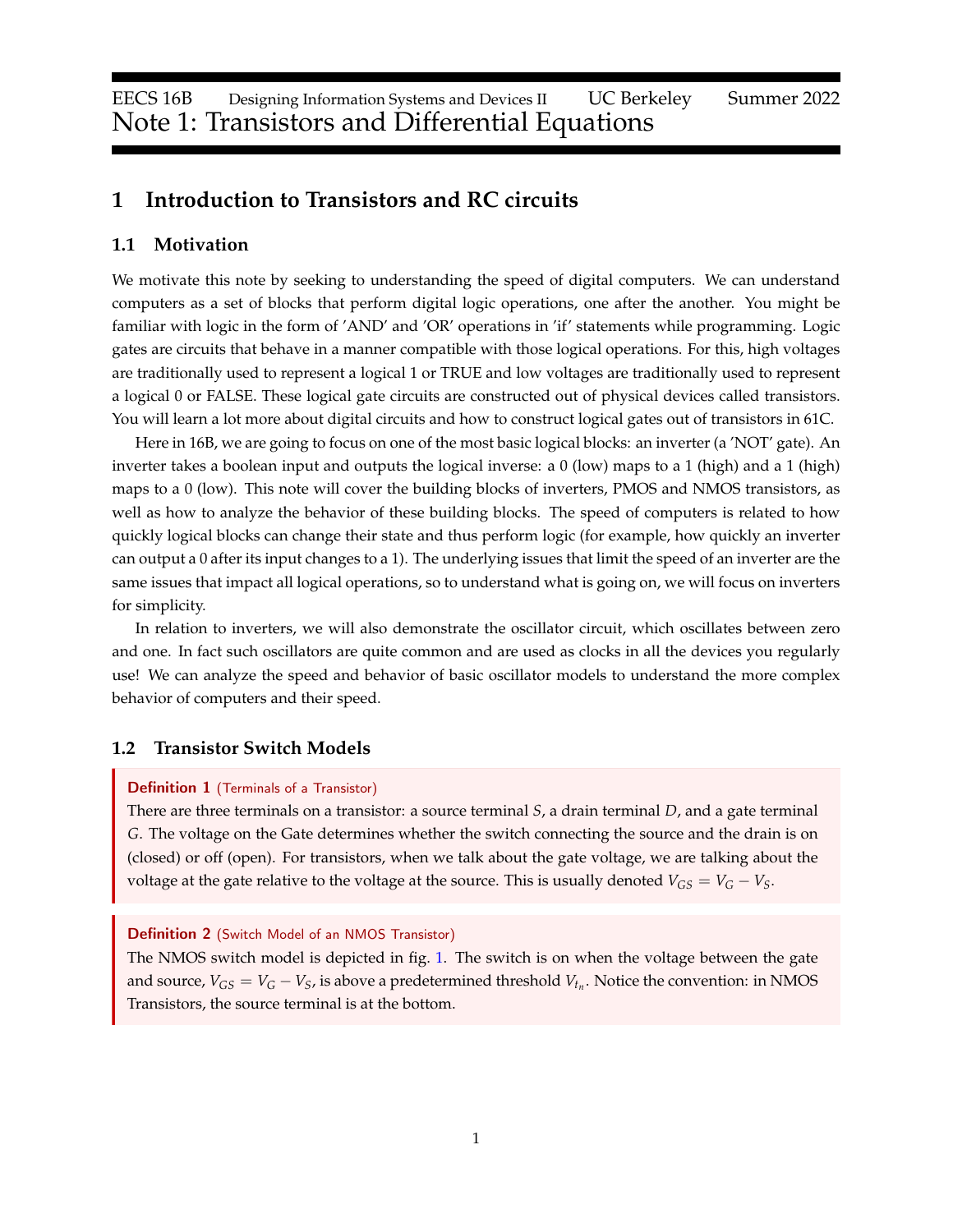<span id="page-1-0"></span>

**Figure 1:** NMOS Transistor Resistor-switch model.

#### <span id="page-1-2"></span>Definition 3 (Switch Model of a PMOS Transistor)

<span id="page-1-1"></span>The PMOS switch model in fig. [2](#page-1-1) is on when the voltage between the gate and source,  $V_{GS} = V_G - V_S$ , is below a predetermined threshold  $V_{t_p}$  (where  $V_{t_p} \leq 0$  by definition). Notice the convention: in PMOS Transistors, the source terminal is at the top.



**Figure 2:** PMOS Transistor Resistor-switch model.

In definition [3,](#page-1-2) we define the condition for a PMOS transistor being "on" in terms of  $V_{GS}$  and  $|V_{t_p}|$  to avoid any sign errors, since  $V_{t_p} \leq 0$ .

# **1.3 Inverters and Oscillators**

#### Definition 4 (CMOS Inverter)

<span id="page-1-3"></span>A CMOS inverter can be created using PMOS and NMOS transistors as shown in fig. [3.](#page-1-3)

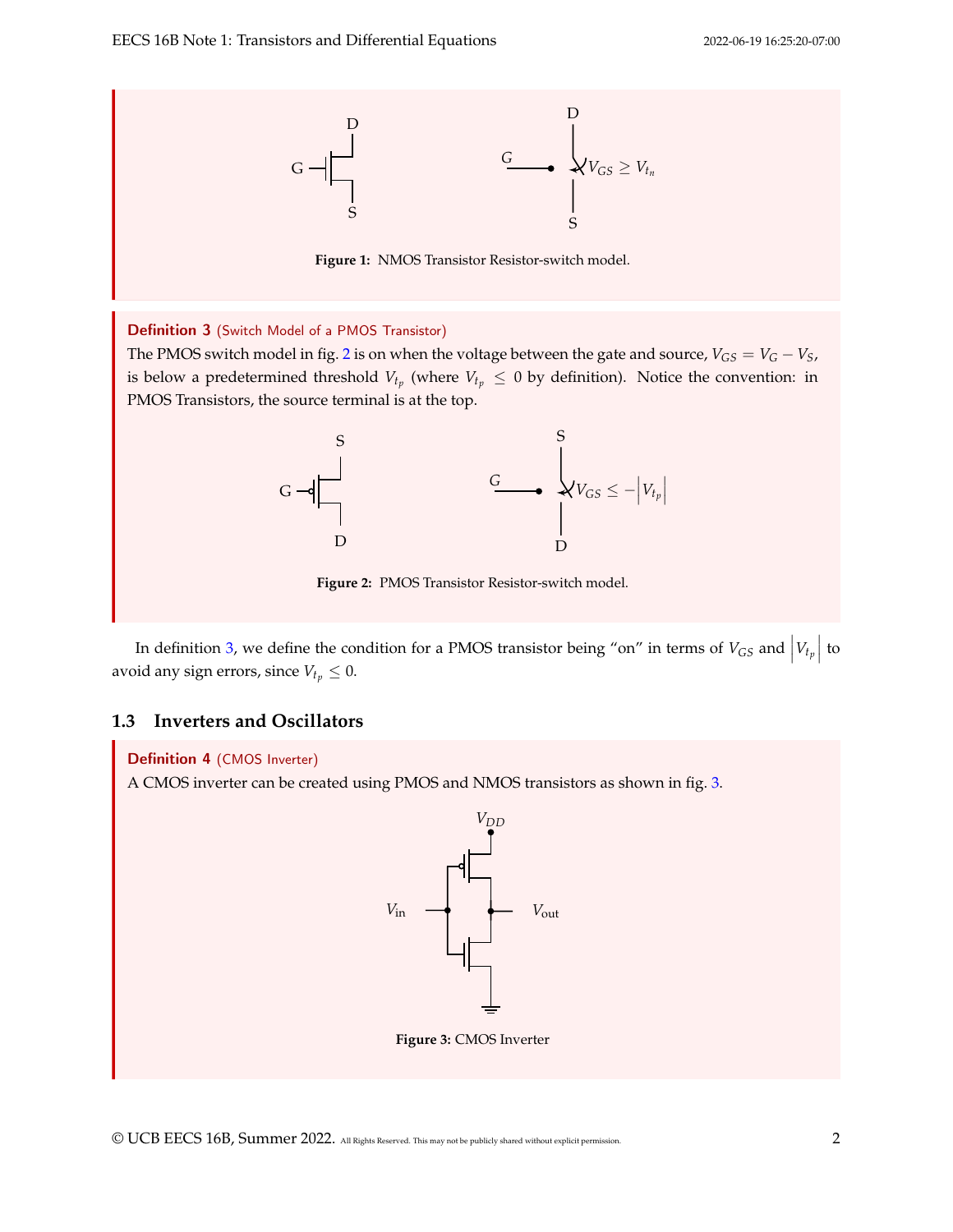<span id="page-2-0"></span>The inverter behaves like a 'NOT' gate. As such, we will also represent inverters using the 'NOT' gate symbol in fig. [4.](#page-2-0)



**Figure 4:** NOT Gate

We can use this circuit element to build oscillators. One way to create oscillators is by connecting together an odd prime number of inverters in a loop. Connecting an inverter in a loop will misbehave $^1$  $^1$ . This type of oscillator is called a ring oscillator. By examining the signal in this oscillator after any inverter, we can see that the signal must indeed oscillate between 0 and 1. We can create these inverters physically as shown in Definition [5.](#page-2-2)

# <span id="page-2-2"></span>Definition 5 (Ring Oscillator)

<span id="page-2-3"></span>A *ring oscillator* is created by connecting an odd prime number of inverters in a loop. An example of a ring oscillator using NOT gates is shown in fig. [5,](#page-2-3) and an equivalent representation using the CMOS inverter diagram is shown in fig. [6.](#page-2-4)



**Figure 5:** Ring oscillator with 3 inverters

<span id="page-2-4"></span>

**Figure 6:** Ring oscillators with 3 CMOS inverters

<span id="page-2-1"></span><sup>1</sup>If we simply have one inverter connected in a loop, we will not have the switching behavior of the oscillator that we desire (depending on if the capacitor is appropriately sized). Since the circuit is fighting between high and low at the output it can stabilize at an intermediate value. In order to allow for oscillations, we need to chain more inverters in a loop. In fact, to prevent undesired behavior, we usually chain together a prime number of inverters. The reason why is related to properties of modulo arithmetic which you will learn in CS70 together with properties of signals studied in EE120.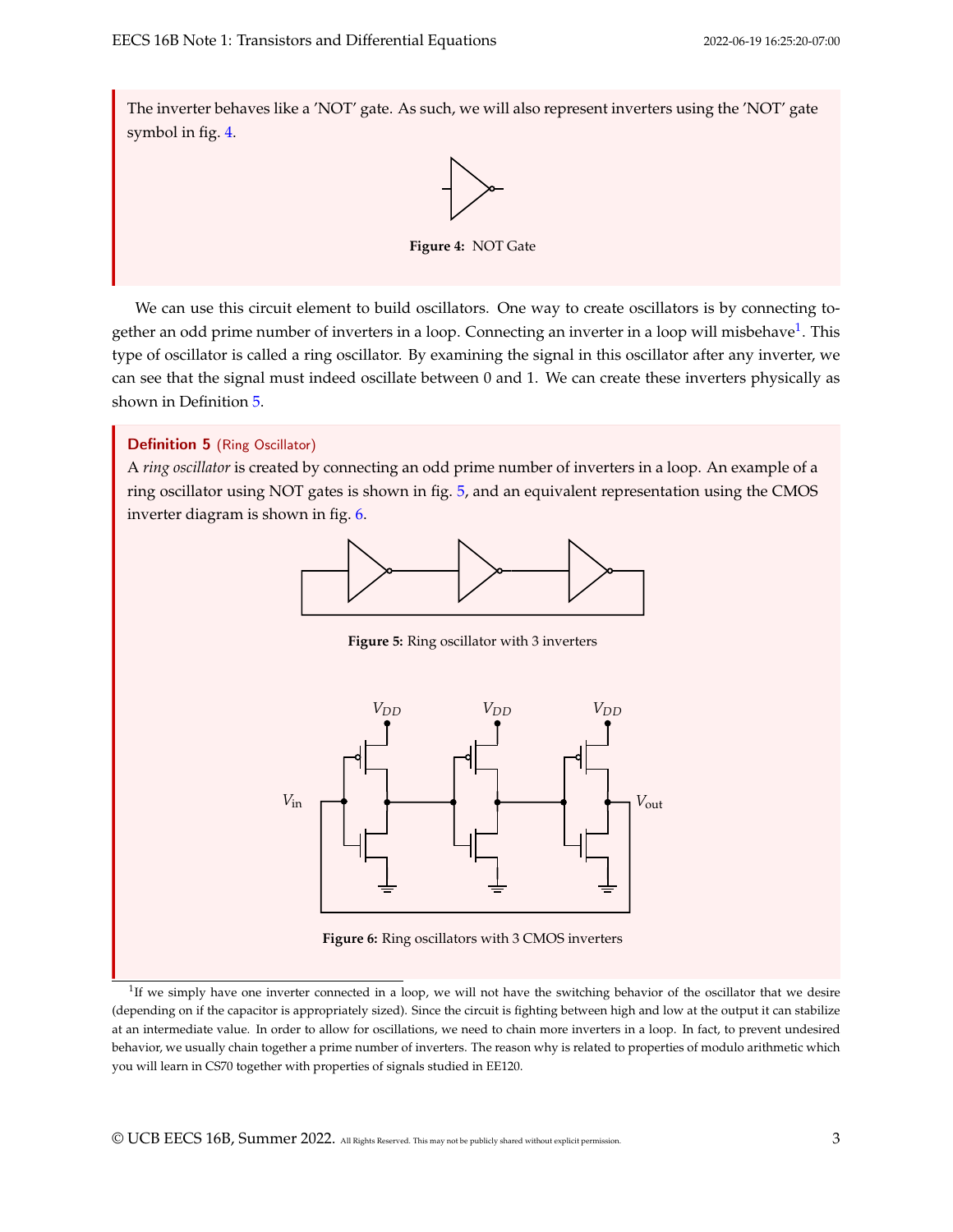#### Key Idea 6 (Switch Model Contradiction)

Using the switch model of transistors, each inverter switches instantaneously. If each inverter switched instantaneously, then connecting them in a loop with an odd number of inverters would lead to inconsistent behavior. Using the example in fig. [5,](#page-2-3) if the input to the first inverter is 0, the output of the third inverter would instantaneously change to 1. However, the input of the first inverter and the output of the third inverter share a node in the circuit, so this gives us a contradiction.

Since we can implement this circuit in the real world, there must be some aspect of reality that is missing in the switch model. When such inconsistencies arise, this can be a symptom of failing to properly understand real world behavior. In such cases, we should to approach the problem with a more detailed model. The oscillating behavior that we see is actually possible because there is a slight delay between the input and output of the inverters. The slight delay while the spring moves the switch from on to off and vice versa is what enables the oscillatory behavior that we see.



**Figure 7:** Delay in inverter output for simplified model.

# **1.4 Transistor Resistor-Switch Models**

Since our switch model is not enough to understand this delayed behavior, we adopt a more detailed resistor-capacitor model for transistors. We model transistors as having some resistance and some capaci-tance from their gates.<sup>[2](#page-3-0)</sup> These models are illustrated in definition  $7$  and definition  $8$ .

## <span id="page-3-1"></span>Definition 7 (Resistor-Switch Model of an NMOS Transistor)

The diagram in fig. [8](#page-4-1) describes the resistor-switch model of an NMOS transistor. The switch is on when  $V_{GS}$  is greater than the threshold voltage. Notice the convention: in NMOS Transistors, the source terminal is at the bottom.

<span id="page-3-0"></span><sup>&</sup>lt;sup>2</sup>When dealing with these circuits in real-world integrated circuits, we also must deal with the capacitance of the wires.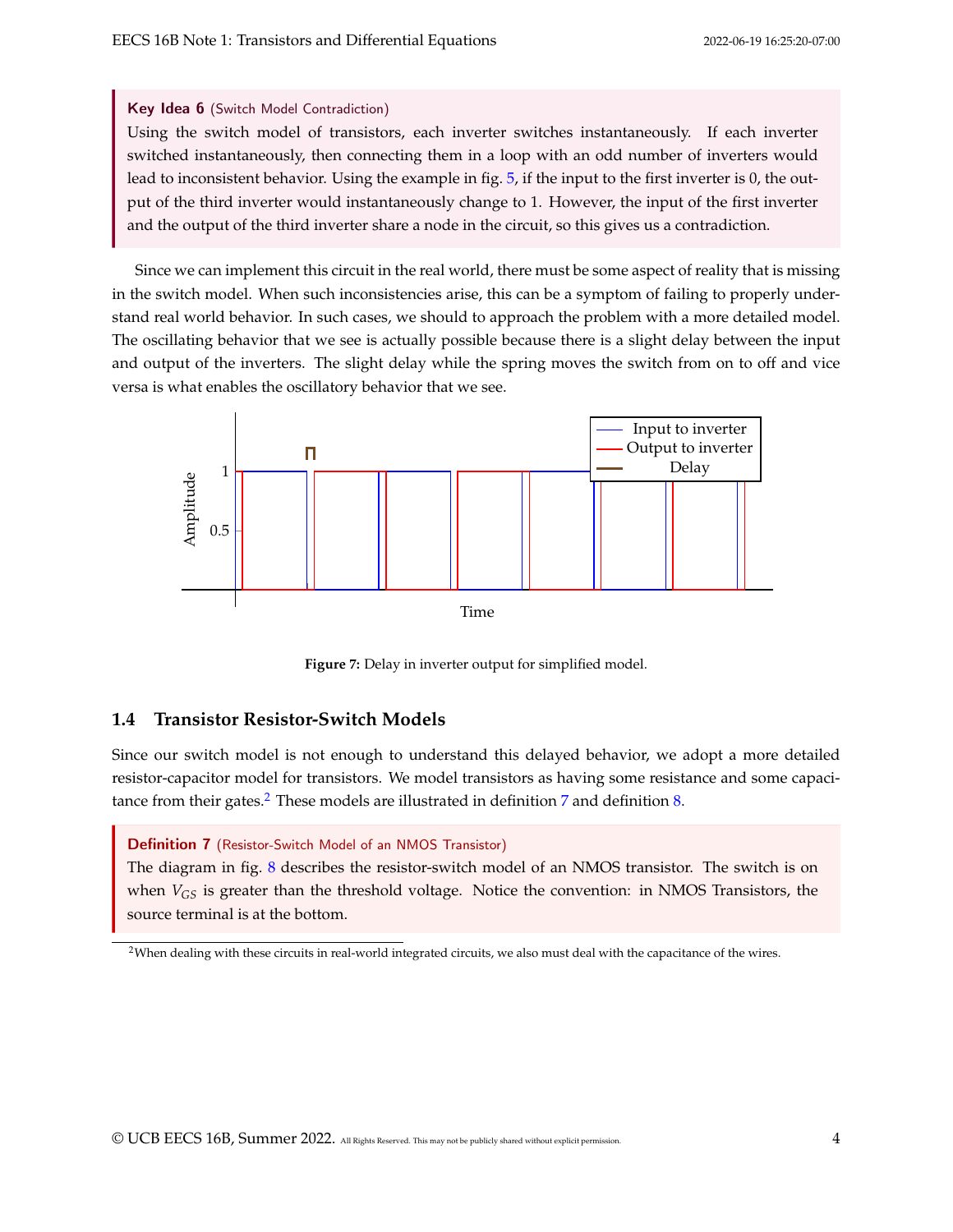<span id="page-4-1"></span><span id="page-4-0"></span>

<span id="page-4-2"></span>This model for inverters can be used to redraw and analyze our oscillator made out of inverters from fig.  $6$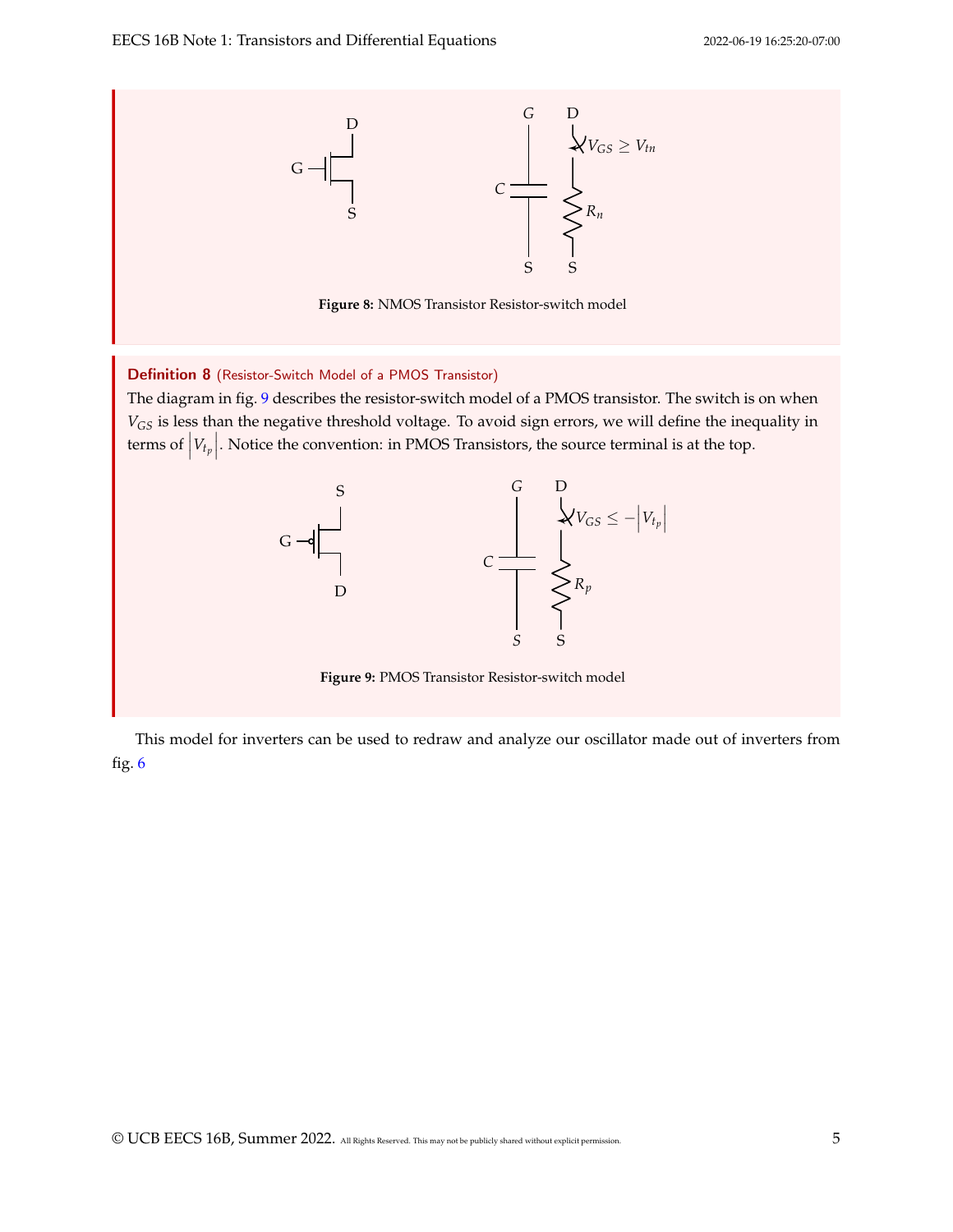<span id="page-5-0"></span>

**Figure 10:** Ring oscillator with detailed transistor model:  $V_{GS_n,i} = V_{G_n,i} - V_{S_n,i}$  and  $V_{GS_p,i} = V_{G_p,i} - V_{S_p,i}$ .

With this model, we can see that each inverter drives some capacitance. This means that each inverter is pushing or draining charge from capacitors to cause the output to flip to a 1 (high) or a 0 (low). To get an idea of how fast it takes for the inverter to change signals, let us examine the case of an inverter in the oscillator where the output started at 1, and is switching to 0. To be concrete, we'll center our analysis on the output of inverter 1 (the input of inverter two), which is  $V_{G_p,2} = V_{G_n,2}$  in fig. [10.](#page-5-0)

In this case, a gate voltage of 0 at the input of inverter 1 means the NMOS transistors are off and the PMOS transistors are on, giving fig. [11.](#page-6-0) The capacitors depicted are the gate capacitances of inverter 2, and the resistances are the transistor switch resistances of inverter 1. The input of inverter 1 (*VG*,1) sets the output of inverter 1 via the inverter 1 switches, and this output is the input of inverter 2.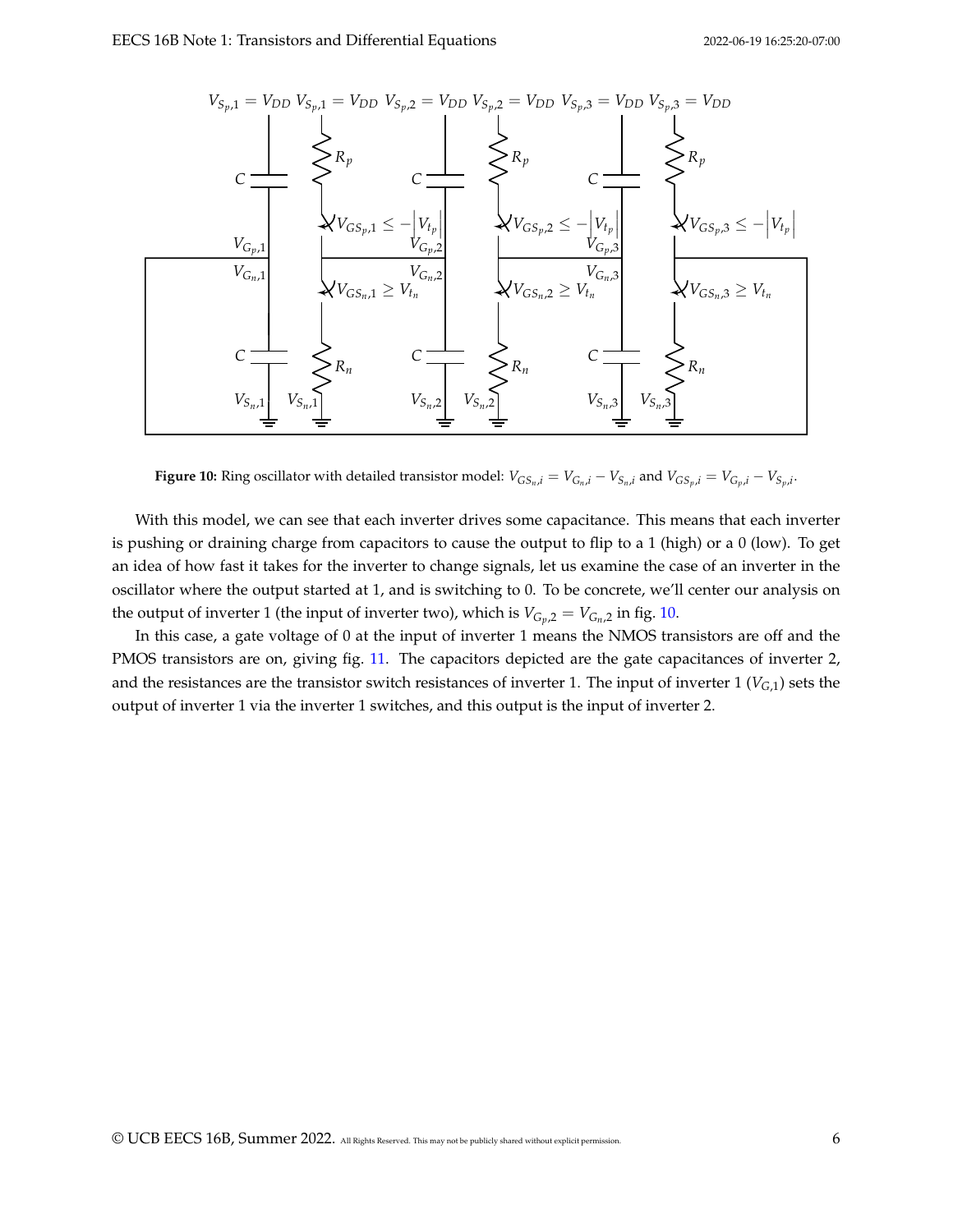<span id="page-6-0"></span>

**Figure 11:** Inverter output when  $V_{G,1} = 0$  and therefore,  $V_{G,2} = V_{DD}$ .

<span id="page-6-1"></span>

**Figure 12:** Inverter output when  $V_{G,1} = V_{DD}$  and therefore,  $V_{G,2} = 0$ .

Let's use an example to clarify what's happening in the figures above, by considering inverters 1 and 2 (see fig. [11](#page-6-0) and fig. [12\)](#page-6-1). Suppose that the input to the inverter chain, *VG*,1, starts off at 0 V. Then, if this input is held for enough time, the inverter 1 output will become 1 V (and, since the inverter 1 output voltage is the same as the voltage on the gate capacitance of inverter 2, we can say that  $V_{C_{2,n}}$  for the NMOS capacitor is 1*V*, or *V<sub>DD</sub>*.)

We can see the behavior of the circuit and what components we need to consider, as they are highlighted in red in fig. [11](#page-6-0) and fig. [12.](#page-6-1) By plugging in  $V_{G,1} = V_0$  and  $V_{G,1} = V_{DD}$  respectively, we can see which components will form a complete circuit. Using this we can analyze the voltage (as a function of time) at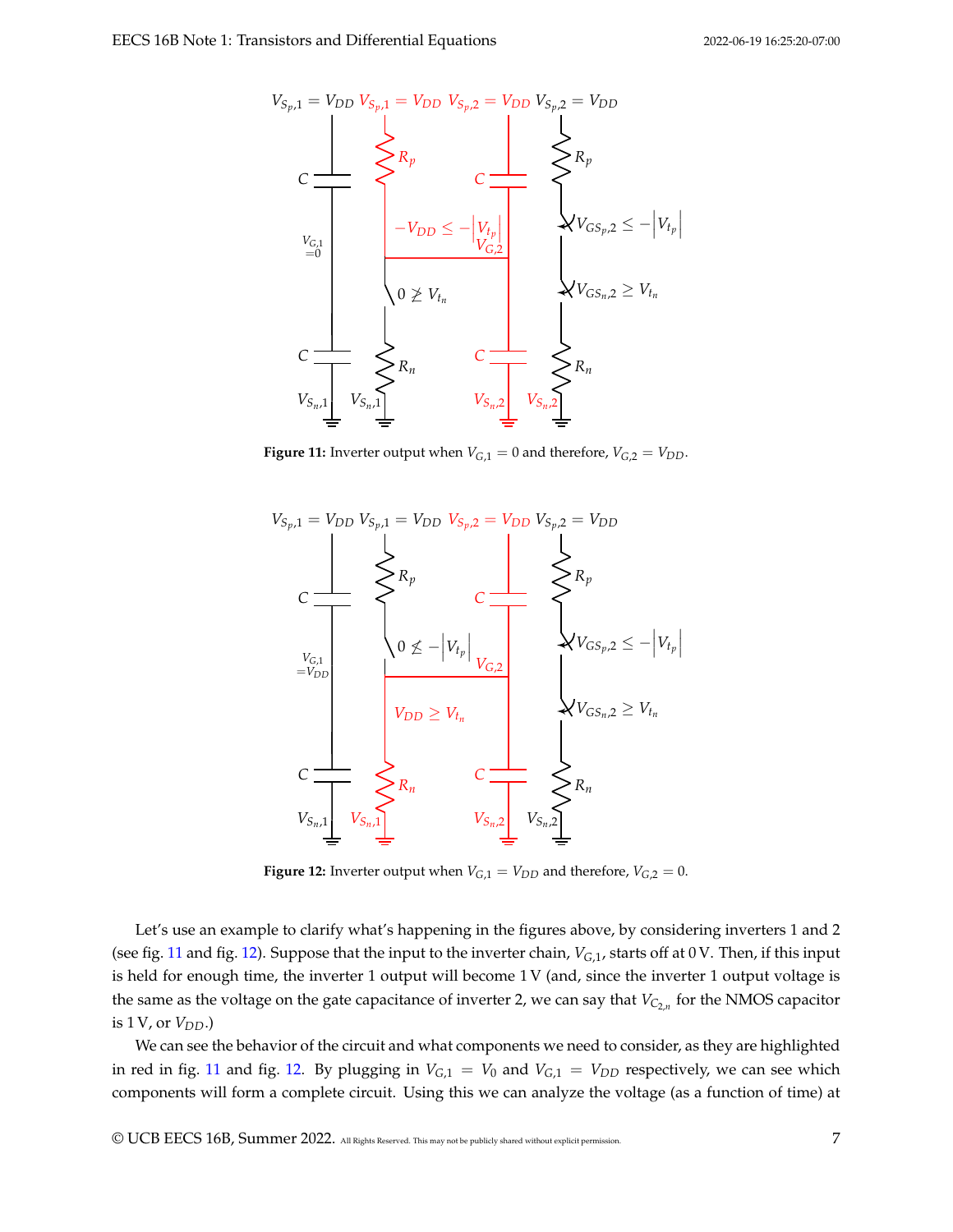the input of inverter [2,](#page-7-0) i.e.  $V_{G,2} = V_{G_p,2} = V_{G_n,2}$ . In section 2, we will analyze the behavior of these types of circuits involving resistors and capacitors, using differential equations. We will refer to these types of circuits as *RC Circuits*.

<span id="page-7-2"></span>

# **1.5 OPTIONAL: Charge Puddle Model of a Transistor**

**Figure 13:** A toy view of a physical transistor to illustrate the "puddle" model of transistor operation. The "puddle" is the group of negative charges that have accumulated on the interface of the semiconductor and the oxide. [https://](https://en.wikipedia.org/wiki/Threshold_voltage) [en.wikipedia.org/wiki/Threshold\\_voltage](https://en.wikipedia.org/wiki/Threshold_voltage) has an interesting animation that literally shows the "puddle" growing as the gate voltage changes.

The underlying physical mechanisms governing the behavior of a transistor are out of scope for this course since it requires physics. However, there is a "charge puddle model" that gives a heuristic sense for why transistors work this way.[3](#page-7-1) Look at fig. [13.](#page-7-2) The idea of this model is that the gate of the transistor is like one terminal of a capacitor with the other part being in the silicon between the source and drain terminals. When the voltage on the capacitor is high enough in the right direction, a "puddle" of charge carriers forms in the silicon to balance out the charge being put on the gate. When the puddle is large enough (hence the finite threshold), it connects the source and the drain, allowing current to flow between them. The "source" is the terminal that can be viewed as where the relevant charge carriers spill from to form the puddle. For NMOS, these carriers are electrons having a negative charge. For PMOS, these carriers are called "holes" and they have a positive charge. Actually understanding this properly requires more physics but it might help some of you remember the difference between PMOS and NMOS.

# <span id="page-7-0"></span>**2 Mathematical Approach to RC Circuits**

We know from EECS 16A that  $Q = CV$  describes the charge in a capacitor as a function of the voltage across the capacitor and capacitance. From the previous discussions on transistors, we know that the voltage across the capacitor will gradually change over time (recall that inverters will not instantaneously switch between on and off). So, we may write charge as a function of time, namely

<span id="page-7-3"></span>
$$
Q(t) = CV(t) \tag{1}
$$

We can assume that capacitance is a constant with respect to time, since this is a quantity inherent to the physical nature of the component. This will allow us to come up with a *differential equation*.

<span id="page-7-1"></span> $3$ When we say "heuristic", we generally mean "intuitive", and the word is used to allude to the fact that there's some preciseness missing that makes it not fully accurate or fully rigorous.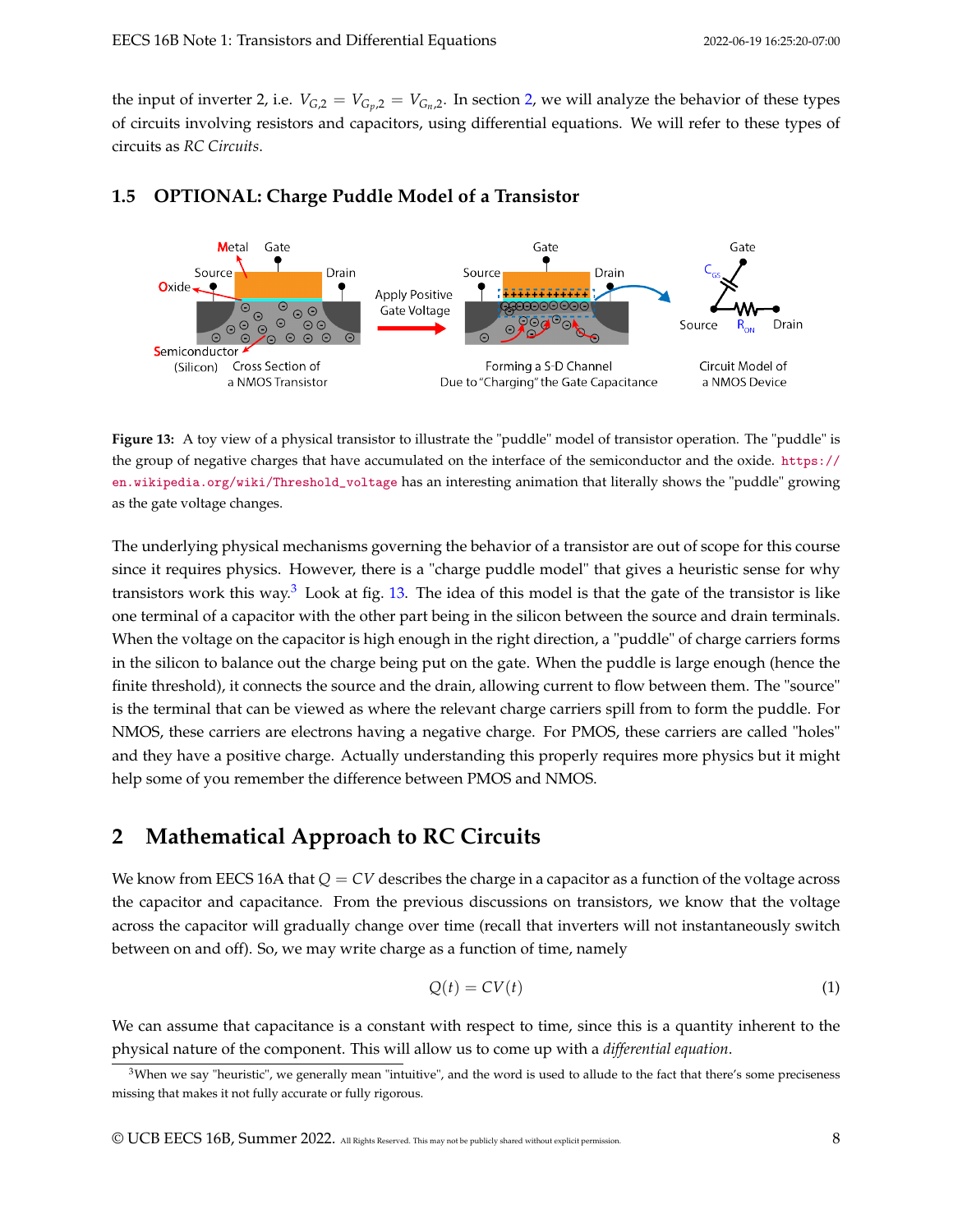#### Definition 9 (Differential Equation)

A differential equation is an equation which includes any kind of derivative (ordinary derivative or partial derivative) of any order (e.g. first order, second order, etc.).

We can derive a differential equation for capacitors based on eq. [\(1\)](#page-7-3).

### <span id="page-8-1"></span>Theorem 10 (Capacitor Differential Equation)

A differential equation relating the time evolution of current through and voltage across a capacitor is given by

$$
I(t) = C \frac{\mathrm{d}V(t)}{\mathrm{d}t} \tag{2}
$$

*Proof.* Current is the rate of flow of charge over time, so we may write  $\frac{dQ(t)}{dt} = I(t)$ . Taking time derivatives on both sides of eq. [\(1\)](#page-7-3) yields

$$
I(t) = C \frac{dV(t)}{dt}
$$
 (3)

 $\Box$ 

# <span id="page-8-0"></span>**2.1 RC Circuit Example**



**Figure 14:** Capacitor discharging through circuit

Consider the circuit in fig. [14.](#page-8-0) We can apply the result in Theorem [10,](#page-8-1) Kirchhoff's Current Law (KCL), and Node Voltage Analysis (NVA) to analyze this circuit. By KCL,

$$
I_{\mathcal{C}}(t) = -I_{R}(t) \tag{4}
$$

Using Ohm's Law, we know

$$
I_R(t)R = V_R(t) \tag{5}
$$

From NVA, we know that  $V_R(t) = V_C(t)$  since the resistor and capacitor share the same node. Combining the above equations, we see

$$
I_C(t) = -\frac{1}{R}V_C(t)
$$
\n<sup>(6)</sup>

Now, we can incorporate the result from Theorem [10](#page-8-1) to achieve a differential equation:

$$
C\frac{\mathrm{d}V(t)}{\mathrm{d}t} = -\frac{1}{R}V_C(t) \tag{7}
$$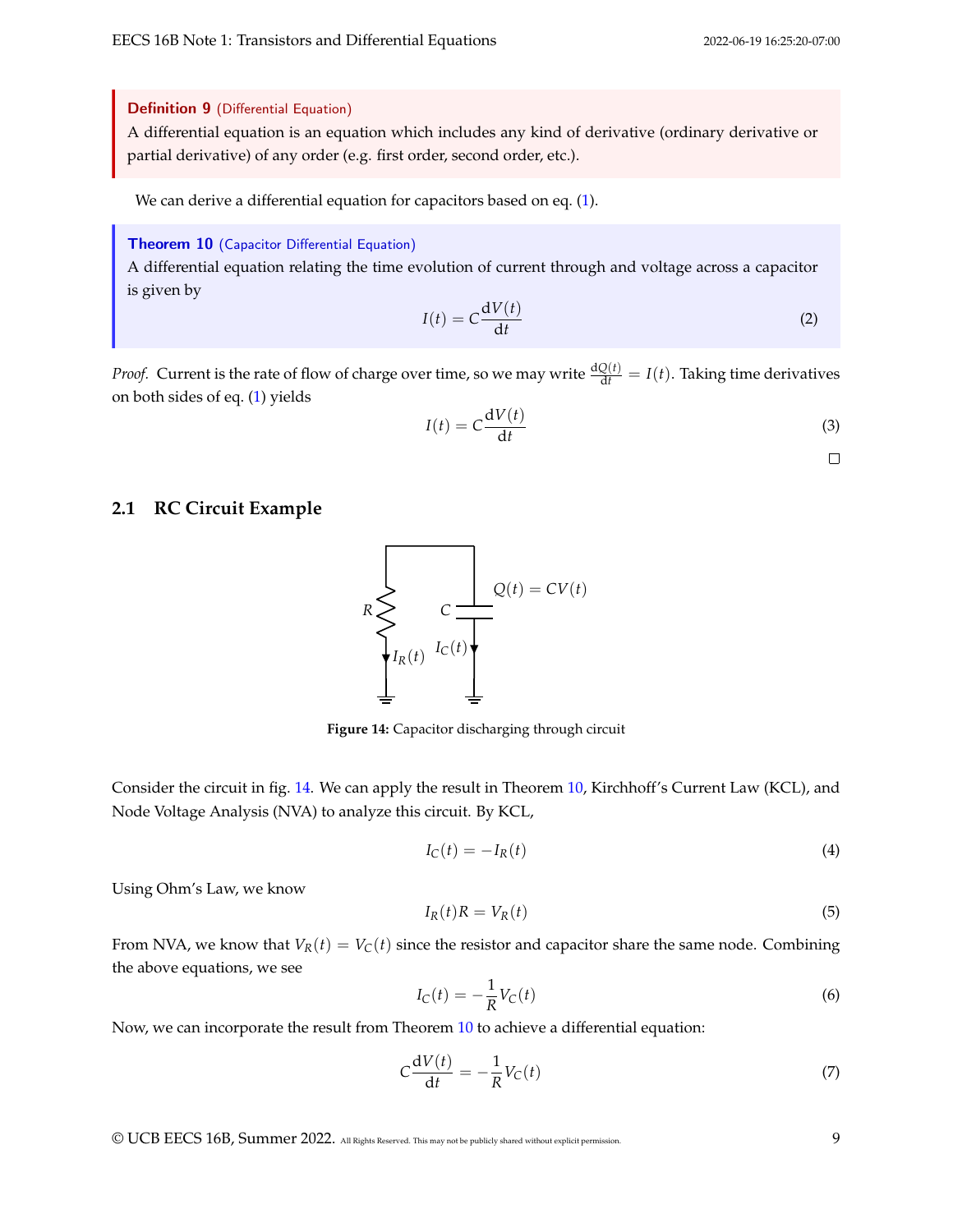EECS 16B Note 1: Transistors and Differential Equations 2022-06-19 16:25:20-07:00

$$
\frac{\mathrm{d}V(t)}{\mathrm{d}t} = -\frac{1}{RC}V_C(t) \tag{8}
$$

<span id="page-9-0"></span>This result is a *differential equation*. Section [3](#page-10-0) will cover methods for solving these. Now, we can apply the approach from the circuit in fig. [14](#page-8-0) to solve for  $V_{G,2}(t)$  in the circuit in fig. [12.](#page-6-1) The red portion of that circuit is redrawn in fig. [15.](#page-9-0)



**Figure 15:** Inverter output at 0

In fig. [15,](#page-9-0) the inverter has just switched from outputting 1 to outputting 0. This means that the voltage *V*(*t*) started at *V*<sub>*DD*</sub> and decreases to 0 at steady state. We know the voltage across  $C_1$  is *V*(*t*) − *V*<sub>*DD*</sub> and the voltage across  $C_2$  is  $V(t)$ . Using this information we can set up a differential equation to solve for  $V(t)$ (which is analogous to  $V_{G,2}(t)$  in fig. [12\)](#page-6-1):

$$
I_{C1} = C_1 \frac{d}{dt} (V(t) - V_{DD})
$$
 (9)

$$
I_{C2} = C_2 \frac{\mathrm{d}}{\mathrm{d}t} V(t) \tag{10}
$$

$$
I_{R_n} = \frac{V(t)}{R_n} \tag{11}
$$

$$
I_{C1} + I_{C2} + I_{R_n} = 0 \tag{12}
$$

$$
C_1 \frac{d}{dt}(V(t) - V_{DD}) + C_2 \frac{d}{dt}V(t) + \frac{V(t)}{R_n} = 0
$$
\n(13)

$$
C_1 \frac{d}{dt} (V(t) - V_{DD}) + C_2 \frac{d}{dt} V(t) = -\frac{V(t)}{R_n}
$$
 (14)

$$
C_1 \frac{\mathrm{d}}{\mathrm{d}t} V(t) + C_2 \frac{\mathrm{d}}{\mathrm{d}t} V(t) = -\frac{V(t)}{R_n}
$$
\n(15)

$$
(C_1 + C_2) \frac{d}{dt} V(t) = -\frac{V(t)}{R_n}
$$
 (16)

$$
\frac{d}{dt}V(t) = -\frac{V(t)}{R_n(C_1 + C_2)}
$$
\n(17)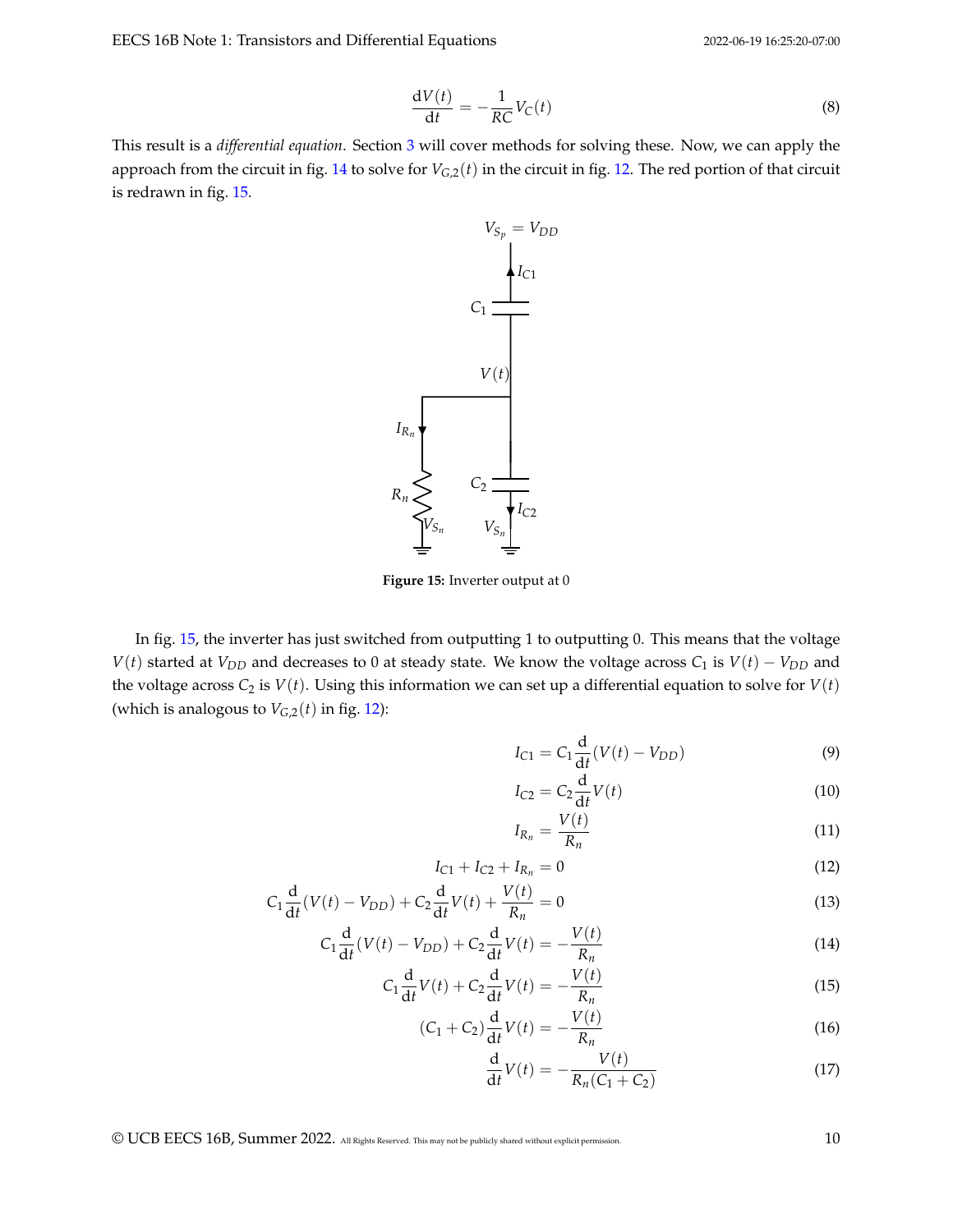This is exactly the same form of differential equation that we got for the discharging capacitor circuit, just with a different value for capacitance! Thus, we have shown that we can boil this inverter circuit down to a capacitor discharging through a resistor. (You can take a similar approach to show that an inverter that switches from 0 to 1 is akin to *charging* a capacitor through a resistor).

# <span id="page-10-0"></span>**3 Differential Equations**

We now will generalize what we've seen to solve some types of differential equations.

<span id="page-10-1"></span>Definition 11 (Scalar Constant Differential Equation) A scalar constant differential equation is defined as

<span id="page-10-2"></span>
$$
\frac{\mathrm{d}}{\mathrm{d}t}x(t) = b\tag{18}
$$

To solve this differential equation and find  $x(t)$ , we need a few key components.

Key Idea 12 (Components of Differential Equations)

When solving differential equations, we need two main components:

- 1. The differential equation itself. An example that we have already seen is  $\frac{dV(t)}{dt} = -\frac{1}{RC}V(t)$ .
- 2. An initial condition. This will tell us what the solution to our differential equation is at a specific time. For example the example above, we would need to know a concrete value for  $V(t_0)$ , for some time  $t_0$ .

Theorem 13 (Scalar Constant Differential Equation Solution) The scalar constant differential equation defined in Definition [11](#page-10-1) admits a solution of the form

$$
x(t) = k + b(t - t_0) \tag{19}
$$

with the initial condition being  $x(t_0) = k$ .

*Proof.* We can integrate both sides of eq. [\(18\)](#page-10-2). To solve this integral, we can introduce a dummy variable *τ* and integrate with respect to it as follows:

$$
\int_{t_0}^t \frac{d}{d\tau} x(\tau) d\tau = \int_{t_0}^t b d\tau
$$
\n(20)

Applying the fundamental theorem of calculus,

$$
\int_{t_0}^t \frac{d}{d\tau} \chi(\tau) d\tau = \int_{t_0}^t b d\tau \tag{21}
$$

$$
x(t) - x(t_0) = b(t - t_0)
$$
\n(22)

$$
x(t) = k + b(t - t_0)
$$
\n
$$
(23)
$$

 $\Box$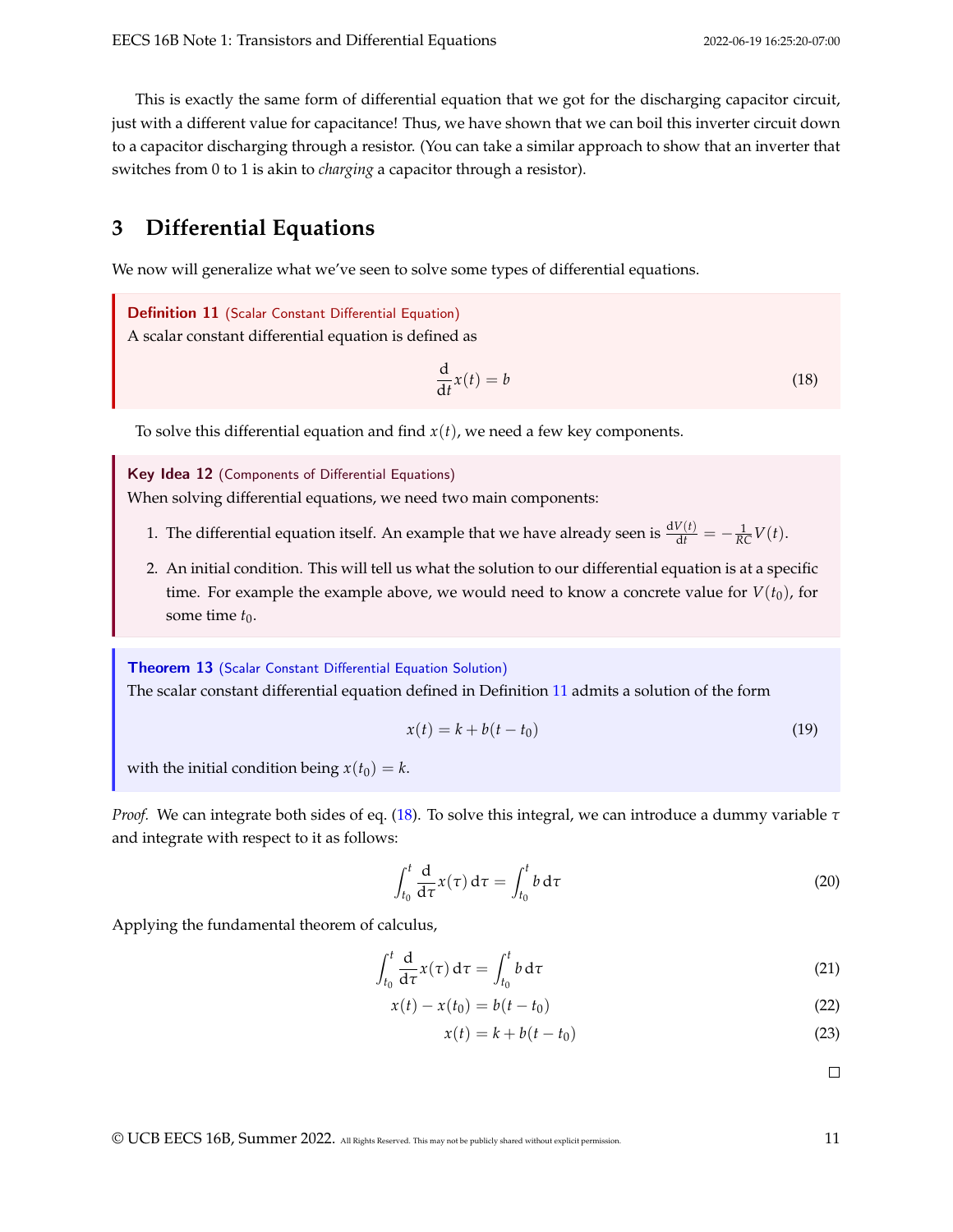### **3.1 "Homogeneous" Differential Equations**

Next, we work to extend this reasoning beyond  $\frac{d}{dt}x(t) = b$  to more general differential equations of the form  $\frac{d}{dt}x(t) = ax(t)$  where  $a \in \mathbb{R}$  is a constant. This is known as a *homogeneous* differential equation.

<span id="page-11-1"></span>Definition 14 (Homogeneous Differential Equation)

A homogeneous differential equation can be written as:

$$
\frac{\mathrm{d}}{\mathrm{d}t}x(t) = \lambda x(t) \tag{24}
$$

for some  $\lambda \in \mathbb{R}$ .

We will only consider the case where  $\lambda \neq 0$  for this subsection, since if  $\lambda = 0$ , then the differential equation is exactly as in eq. [\(18\)](#page-10-2) with  $b = 0$ . To solve this equation, we employ a method of guessing the solution.

Key Idea 15 (Homogeneous Differential Equation Solution Form) We guess that the solution to the homogeneous differential equation is

<span id="page-11-0"></span>
$$
x(t) = Ae^{bt} \tag{25}
$$

for some constants  $A, b \in \mathbb{R}$ .

We can typically use the initial condition to find *A*. Given an initial condition for  $x(t_0)$ , we can apply this in eq.  $(25)$  as follows:

$$
x(t_0) = A e^{bt_0} \tag{26}
$$

We typically use the differential equation itself to find *b*.

Theorem 16 (Homogeneous Differential Equation Solution) If the initial condition is  $x(t_0) = k \neq 0$ , we obtain a solution of the form

$$
x(t) = k e^{\lambda(t - t_0)}\tag{27}
$$

for the same  $\lambda$  defined in Definition [14.](#page-11-1)

If the initial condition is  $x(t_0) = k \neq 0$ , the solution will be  $x(t) = 0$  for all  $t \geq 0$ .

*Proof. Case 1:* Suppose  $x(t_0) = k \neq 0$ . We can start by solving for *A* as follows:

$$
x(t_0) = A e^{bt_0} \tag{28}
$$

$$
k = Ae^{bt_0}
$$
 (29)

$$
\implies A = k e^{-bt_0} \tag{30}
$$

Plugging this back into the differential equation, we see

$$
\frac{\mathrm{d}}{\mathrm{d}t}\left(ke^{b(t-t_0)}\right) = \lambda\left(ke^{b(t-t_0)}\right) \tag{31}
$$

$$
b\left(k e^{b(t-t_0)}\right) = \lambda\left(k e^{b(t-t_0)}\right)
$$
\n(32)

<span id="page-11-2"></span>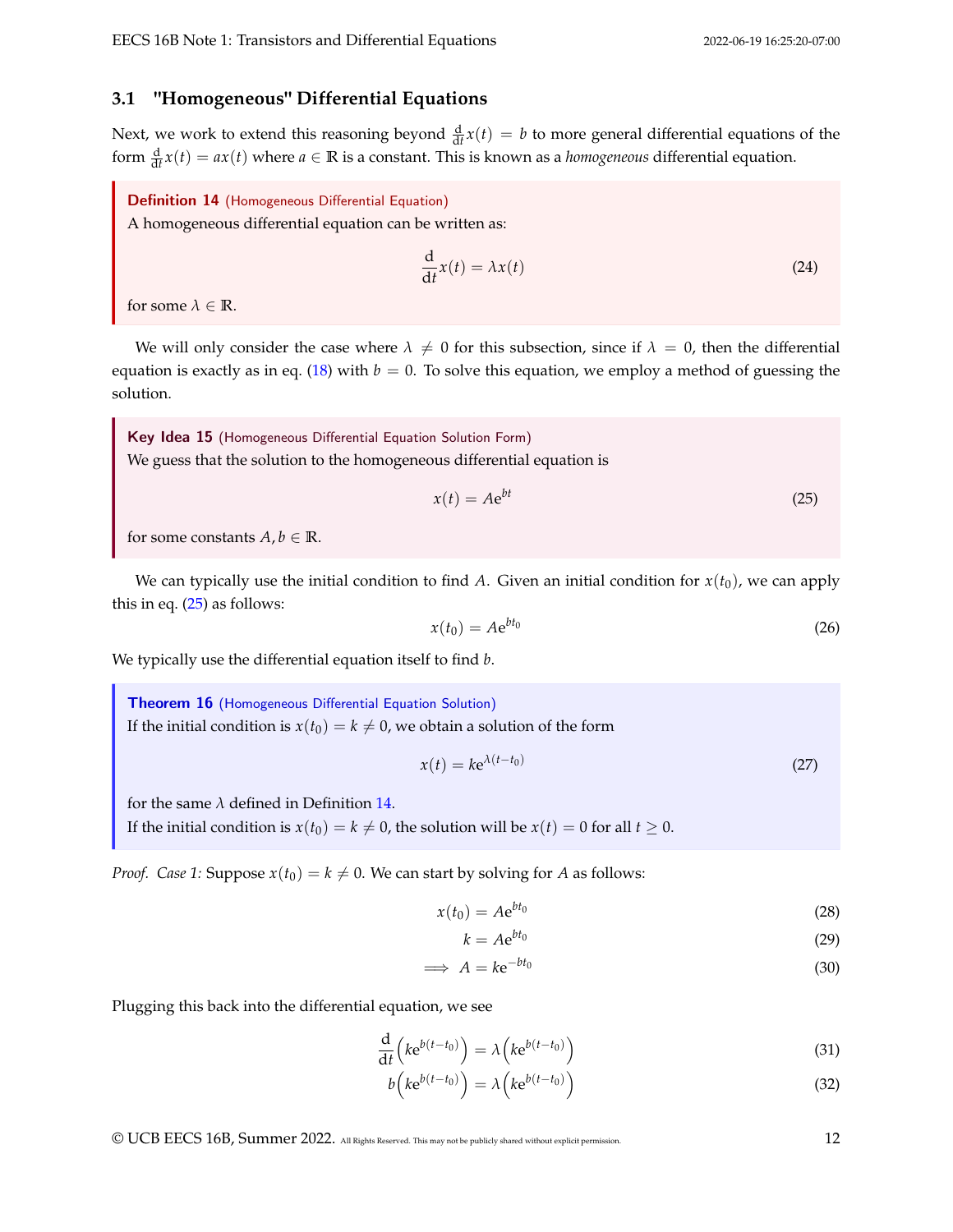$\Box$ 

$$
\implies b = \lambda \tag{33}
$$

which concludes that  $x(t) = ke^{\lambda(t-t_0)}$  when  $k \neq 0$ . Crucially, we used the fact that  $k \neq 0$  in eq. [\(32\)](#page-11-2), along with the fact that e<sup>anything</sup> is nonzero.

*Case 2:* Suppose  $k = 0$ . Hence,

$$
x(t_0) = A e^{bt_0} \tag{34}
$$

$$
\underbrace{k}_{0} = A e^{bt_0} \tag{35}
$$

$$
\implies A = 0 \tag{36}
$$

Thus,  $x(t) = 0e^{bt} = 0$  for all  $t \ge 0$ .

### **3.1.1 Example**

Given the differential equation for the circuit in fig. [14,](#page-8-0) the solution to the differential equation for  $V(t)$ would be

$$
V(t) = A e^{-\frac{t}{RC}}
$$
 (37)

Note here that  $\lambda = -\frac{1}{RC}$ . At  $t = 0$ , we can assume the capacitor is fully charged, i.e.  $V(0) = V_S$  for some initial nonzero voltage value *VS*. Hence, we can use this information to find *A*:

$$
\underbrace{V(0)}_{V_S} = A e^{-\frac{0}{RC}} \tag{38}
$$

$$
V_S = A \tag{39}
$$

so, altogether, we have

$$
V(t) = V_{\mathcal{S}} \mathbf{e}^{-\frac{t}{RC}} \tag{40}
$$

<span id="page-12-0"></span>We will see the voltage across the capacitor follow the shape of the graph in fig. [16.](#page-12-0)

Voltage on discharging capacitor over time



**Figure 16**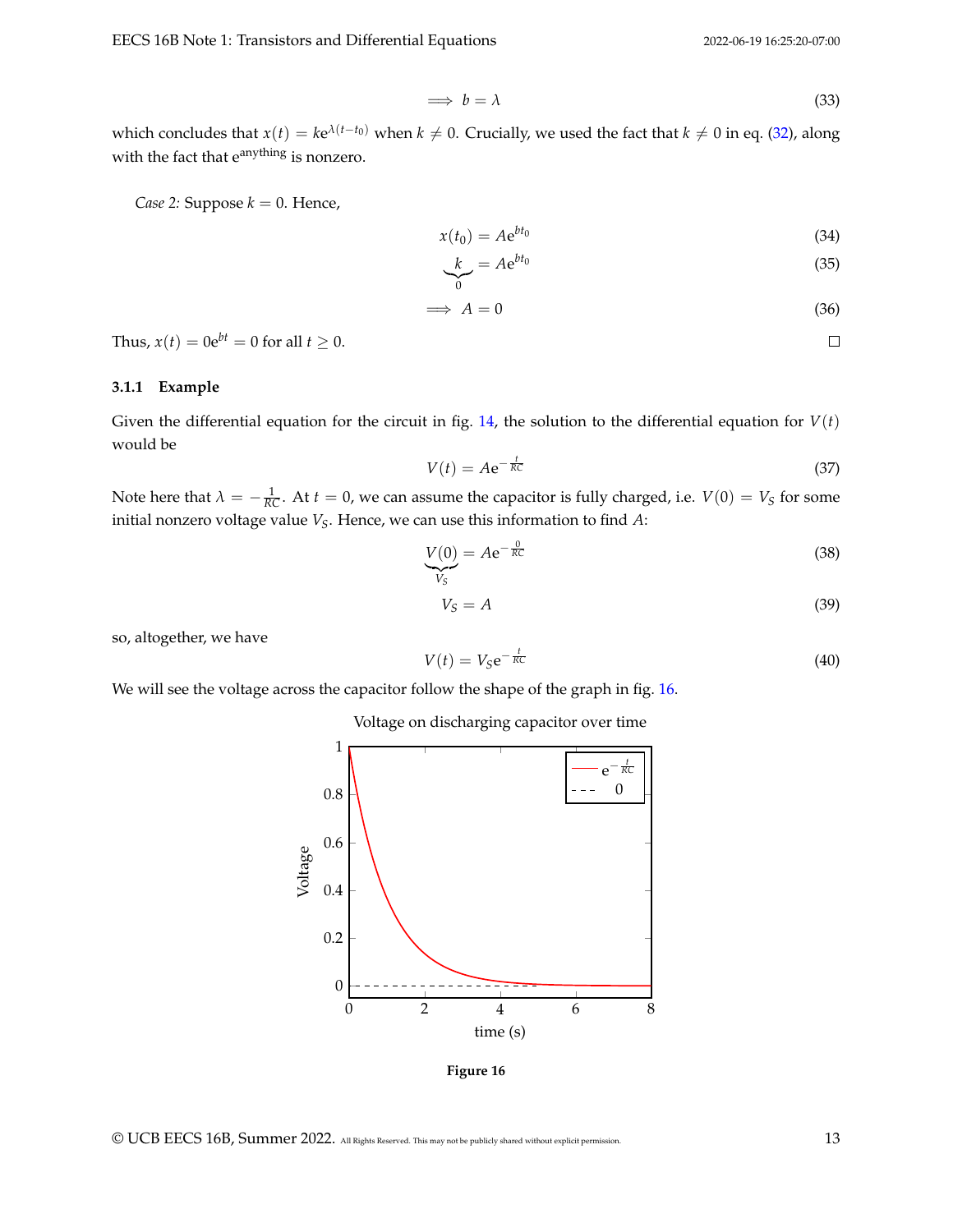# **3.2 Uniqueness**

Now that we have found a set of potential solutions, the other question that arises is whether there is a unique solution to the differential equation that we are solving.

<span id="page-13-0"></span>Theorem 17 (Uniqueness of Homogeneous Differential Equations)

Given a differential equation of the form in Definition [14](#page-11-1) and given an initial condition, the solution of the form

$$
x(t) = Ae^{bt} \tag{41}
$$

satisfying the differential equation and initial condition is unique.

**Concept Check:** Prove Theorem [17](#page-13-0) as a homework exercise.

# **3.3 Nonhomogeneous Differential Equations**

So far, we have learned to solve homogeneous differential equations, let us learn to solve a specific kind of nonhomogeneous differential equations.

Definition 18 (Nonhomogeneous Differential Equations) A nonhomogeneous differential equation is defined as

$$
\frac{\mathrm{d}}{\mathrm{d}t}x(t) = \lambda x(t) + u(t) \tag{42}
$$

for some function  $u(t): \mathbb{R}_+ \to \mathbb{R}$ .

For the purpose of this note, we will focus on a specific kind of nonhomogeneous differential equation, namely the type where  $u(t)$  is constant with respect to time, i.e.

$$
\frac{\mathrm{d}}{\mathrm{d}t}x(t) = \lambda x(t) + u\tag{43}
$$

for  $u \in \mathbb{R}$ . To solve this differential equation, we can use a technique called *change of variables*.

Key Idea 19 (Change of Variables)

A change of variables is the technique of defining a new  $\tilde{x}(t)$  such that we are able to transform a new type of differential equation into a differential equation for  $\tilde{x}(t)$  that we already know how to solve.

We can analyze the solution for this differential equation.

<span id="page-13-1"></span>Theorem 20 (Solution to Differential Equations with Constant Nonhomogeneous Term)

Consider a differential equation

$$
\frac{\mathrm{d}}{\mathrm{d}t}x(t) = \lambda x(t) + u\tag{44}
$$

for re[a](#page-14-0)l constants  $\lambda, u \in \mathbb{R}$ , where  $\lambda \neq 0$  and  $u \neq 0^a$ . This differential equation admits a solution of the form

$$
x(t) = \left(k + \frac{u}{\lambda}\right) e^{\lambda(t - t_0)} - \frac{u}{\lambda}
$$
\n(45)

where the initial condition is  $x(t_0) = k$ .

© UCB EECS 16B, Summer 2022. All Rights Reserved. This may not be publicly shared without explicit permission. 14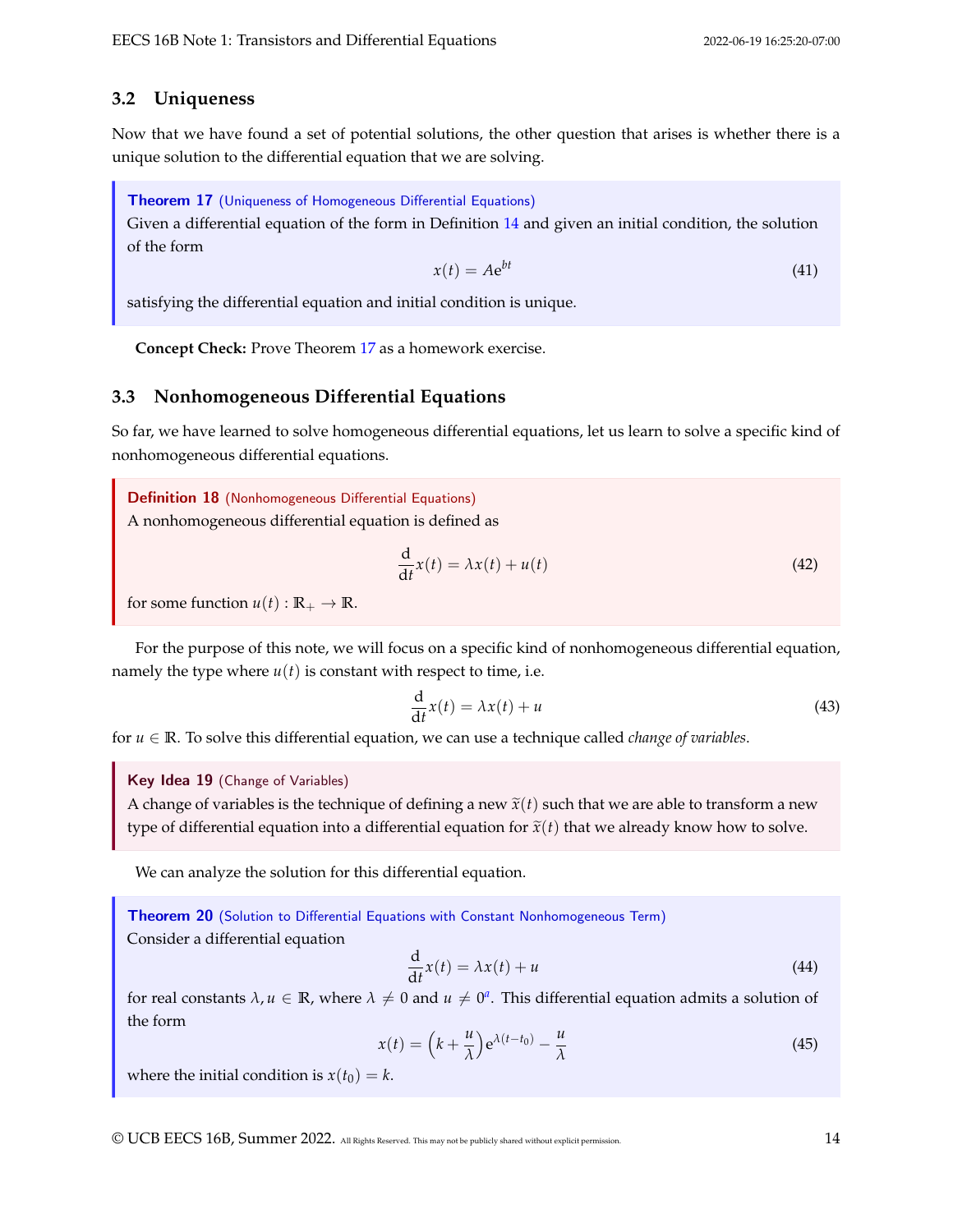<span id="page-14-0"></span> $a$ <sup>*a*</sup> If *u* = 0, then the differential equation is of the form in Definition [14,](#page-11-1) and if  $\lambda$  = 0, then the differential equation is of the form in eq. [\(18\)](#page-10-2).

### *Proof.* Define

<span id="page-14-1"></span>
$$
\widetilde{x}(t) = x(t) + \frac{u}{\lambda} \iff x(t) = \widetilde{x}(t) - \frac{u}{\lambda} \tag{46}
$$

We can use this change of variables to define a new differential equation:

$$
\frac{d}{dt}\left(\tilde{x}(t) - \frac{u}{\lambda}\right) = \lambda\left(\tilde{x}(t) - \frac{u}{\lambda}\right) + u\tag{47}
$$

$$
\frac{\mathrm{d}}{\mathrm{d}t}\widetilde{x}(t) = \lambda \widetilde{x}(t) \tag{48}
$$

We have to define the initial condition. We are given that  $x(t_0) = k$  for some constant  $k \neq 0$ . This means that  $\widetilde{x}(t_0) = x(t_0) + \frac{u}{\lambda} = k + \frac{u}{\lambda}$ .

*Case 1:* Suppose  $k + \frac{u}{\lambda} \neq 0$ . Hence, the solution for  $\tilde{x}(t)$  will follow the form

$$
\widetilde{x}(t) = A e^{\lambda t} \tag{49}
$$

for some *A*. We can find *A* by plugging in the initial condition:

$$
\widetilde{x}(t_0) = A e^{\lambda t_0} \tag{50}
$$

$$
k + \frac{u}{\lambda} = A e^{\lambda t_0} \tag{51}
$$

$$
\left(k + \frac{u}{\lambda}\right) e^{-\lambda t_0} = A \tag{52}
$$

So, the solution for  $\tilde{x}(t)$  is

$$
\widetilde{x}(t) = \left(k + \frac{u}{\lambda}\right) e^{\lambda(t - t_0)}\tag{53}
$$

Plugging this back in to the change of variables defined in eq.  $(46)$ , we can find the solution for  $x(t)$ :

$$
x(t) = \left(k + \frac{u}{\lambda}\right) e^{\lambda(t - t_0)} - \frac{u}{\lambda}
$$
\n(54)

*Case 2:* Suppose  $k + \frac{u}{\lambda} = 0$ . This means the value of the solution for  $\tilde{x}(t)$  is 0 at  $t_0$ , which means that  $\tilde{x}(t) = 0$  for all  $t \ge 0$ . This is because  $e^{\lambda t}$  will always be positive. Plugging in  $\tilde{x}(t) = 0$  into eq. [\(46\)](#page-14-1), we can find  $x(t)$ :

$$
x(t) = -\frac{u}{\lambda} \tag{55}
$$

 $\Box$ 

### **3.3.1 Example:**

Consider the circuit in fig. [17.](#page-15-0)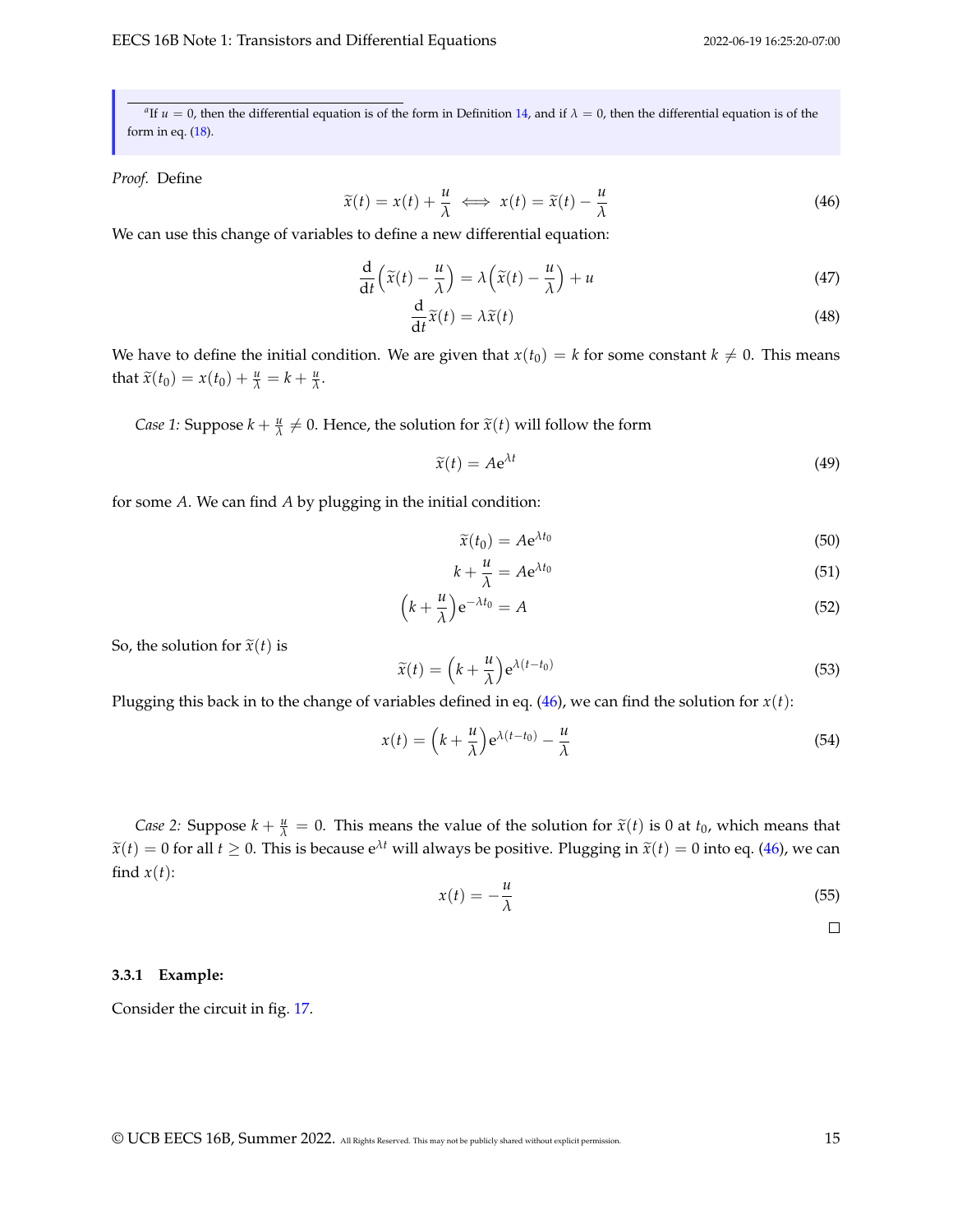<span id="page-15-0"></span>

**Figure 17:** Capacitor charging through resistor circuit

Using Kirchhoff's Voltage Law (KVL), we can see that

$$
V_{DD} = RI(t) + V(t) \tag{56}
$$

where  $V(t)$  is the voltage across the capacitor. Using the fact that  $I(t) = C \frac{d}{dt} V(t)$ , our resulting differential equation is

$$
RC\frac{\mathrm{d}}{\mathrm{d}t}V(t) + V(t) = V_{DD} \tag{57}
$$

$$
\frac{\mathrm{d}}{\mathrm{d}t}V(t) = -\frac{1}{RC}V(t) + \frac{V_{DD}}{RC}
$$
\n(58)

Suppose the capacitor is initially uncharged at time  $t = 0$ , i.e.  $V(0) = 0$ . Hence, using the result from Theorem [20,](#page-13-1) we can find the solution to  $V(t)$ :

$$
V(t) = V_{DD} \left( 1 - e^{-\frac{t}{RC}} \right) \tag{59}
$$

<span id="page-15-1"></span>Using the variables defined in Theorem [20,](#page-13-1) we  $k = 0$ ,  $t_0 = 0$ ,  $u = \frac{V_{DD}}{RC}$ , and  $\lambda = -\frac{1}{RC}$ . A plot of  $V(t)$  will follow the shape of the graph in fig. [18.](#page-15-1)

Voltage on charging capacitor over time



**Figure 18**